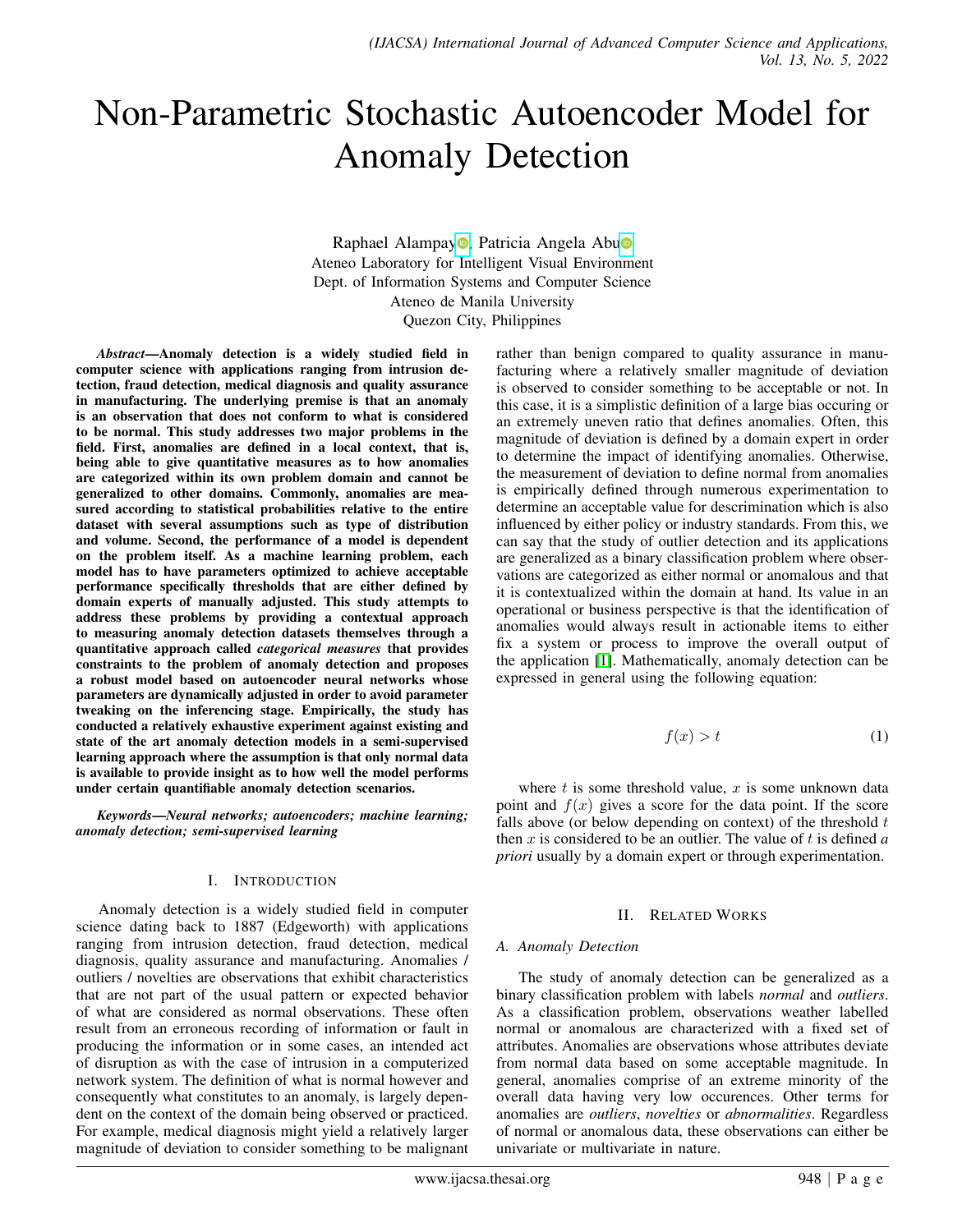## *B. Types of Anomalies*

Depending on the problem at hand, an anomaly can be described in either of three major categories – point, contextual or collective anomalies.

*1) Point Anomalies:* Point anomalies are the simplest type of anomalies that are described as a single data point in ndimensional space (regardless of it being univariate or multivariate data). Each data point weather anomalous or normal exist based on the values of its attributes. Point anomalies are also the easiest to visualize as they are simply points in the search space of the problem. For example, Fig. [1](#page-1-0) illustrates data as point anomalies in the waveform dataset:

<span id="page-1-0"></span>

Fig. 1. Point Anomalies Example (TSNE Waveform)

Red points are considered anomalies if they deviate from majority of the normal data points (blue). Normal point data often cluster together as they exist more and exhibit similar measurements compared to anomalous observations. Thus this cluster of normal observations tend to form a cluster boundary. Points that lie beyond the boundary are considered to be outliers.

*2) Contextual Anomalies:* Also known as conditional anomalies, contextual anomalies are that which are bound to a specific context. A simple example of this would be the context of time. An outlier can be defined based on its measurement occuring at a specific point in time. When formulating an anomaly detection problem, it is integral to first define if the data can be simply described by its attributes (thus it is can be categorized as point anomalies) or if it can be contextualized by some dependent variable making it a contextual anomaly.

*3) Collective Anomalies:* Collective anomalies are defined to be a grouping of related data instances in relation to the entire data set. Individual observations may not be considered anomalies but if grouped together to form a higher level of observation, then we say that it is a collective anomaly. Defining collective anomalies are approached differently depending on the problem at hand. For example, in intrusion detection, a single observed usage of a protocol in a network may not be considered anomalous but if done in a certain sequence (a collection of protocol usage), such as network packets that use http, then ssh, then ftp protocols can be considered an attack vector (anomalies in this sense are defined as intrusions or attacks in the network).

# *C. Measuring Anomalies*

As of this writing, there is no concrete definition of anomalies or anomaly detection datasets that distinguishes itself from any other binary classification problem. Furthermore, defining what anomalies are in a dataset are subject to the concrete problem at hand. Emott et. al however has proposed a set of measures to define how anomalies are measured in a local context. In their paper *Systematic Construction of Anomaly Detection Benchmarks from Real Data*, their study proposed four quantitative measures for defining anomalies relative to nominal data [\[2\]](#page-9-1). Of the four, three were implemented. Given a "parent" or "mother" dataset, it is possible to derive anomaly detection subsets based on difficulty constrained with a K parameter relating to the intended ratio of anomalies against a dataset. The three implemented measures for a given outlier data point are as follows. The fourth measure, *Feature Relevance* wasn't included in the paper and was open for interpretation and implementation. A portion of this study contributes to the implementation of this measure and the reasoning for the chosen approach. In depth discussion on the computation for the implemented scores are discussed in the methodology section.

# *D. Methods in Anomaly Detection*

Defining a solution or training a model for anomaly detection can be categorized as either parametric or non-parametric. Regardless of approach, each category has its own share of advantages and disadvantages. Both categories are considered to be statistical approaches in anomaly detection.

*1) Parametric Models:* Anomaly detection models are considered to be parametric models if the problem assumes that the data being observed or generated follow a specific distribution. There are two key components for parametric model approaches. First would be the parameters  $\theta$  for the assumed distribution. Second would be the probability density function  $f(x, \theta)$ , where x is an observation. The goal of parametric models is to derive or estimate the values of the parameters from the data itself where the parameters are largely dependent on the type of distribution assumed. The probability density function then outputs a score depicting how fit some observation  $x$  is given the estimated parameters of the distribution.

An example of a parametric model would be Gaussian based models. In this example, the structure of the data assumes to be gaussian in nature (exhibiting the normal distribution) that is, a symmetrical distribution where the mean is central and that data nearer to the mean occurs more frequently than data farther away from the mean exhibiting a bell shaped curve.

<span id="page-1-1"></span>The parameters  $\theta$  of the gaussian distribution are  $\{\mu, \sigma^2\}$ which can be derived from training data  $x$  using equations [3,](#page-2-0) [4,](#page-2-1) [5](#page-2-2) and [6.](#page-2-3) Given some unknown observation, we can check its probability score by fitting its attributes to the distribution's probability density function. The anomaly detection model can now be expressed using equation [2](#page-1-1) wherein the unknown data  $\hat{x}$  is considered anomalous if its probability value falls below some defined threshold t.

 $f(\hat{x}|\theta) < t$  (2)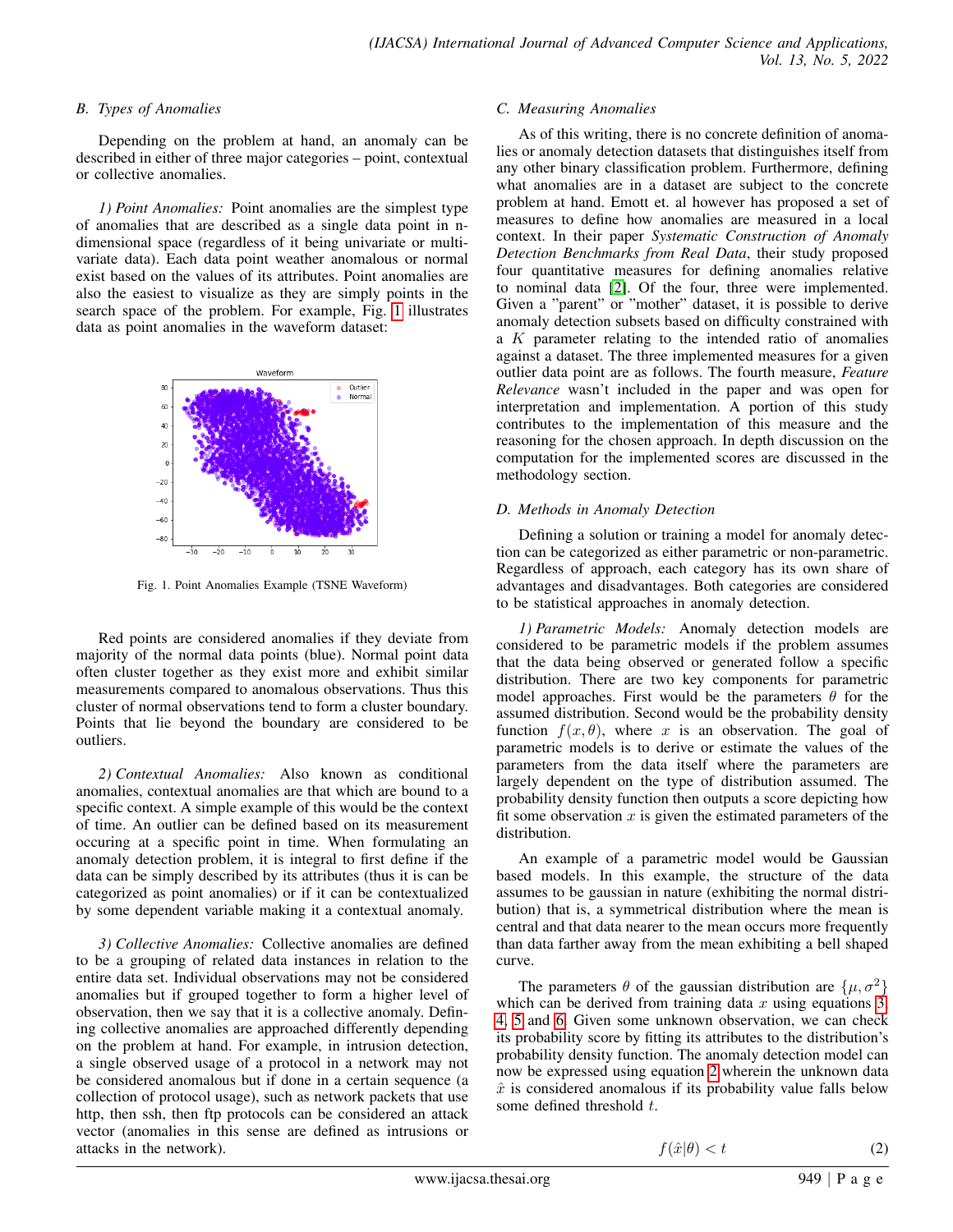<span id="page-2-0"></span>
$$
\forall x \in \{1...I\} x_{\mu_i} = \mu_i = \frac{\sum_{n=1}^{N} x_i}{N}
$$
 (3)

<span id="page-2-1"></span>
$$
\forall x \in \{1...I\} x_{\sigma_i} = \sigma_i^2 = \frac{\sum_{n=1}^{N} (x_i - x_{\mu_i})^2}{N}
$$
 (4)

<span id="page-2-2"></span>
$$
f(\hat{x}_i|\mu_i, \sigma_i^2) = \frac{1}{\sqrt{2\pi\sigma_i^2}} \exp(\frac{-(\hat{x}_i - \mu_i)^2}{2\sigma_i^2})
$$
 (5)

<span id="page-2-3"></span>
$$
f(\hat{x}, \mu, \sigma^2) = \forall \hat{x} \in \{1...I\} \prod_{i=1}^{I} f(\hat{x_i} | \mu_i, \sigma_i^2)
$$
 (6)

As opposed to parametric models, non-parametric models allow the data to determine the underlying structure and boundaries for classification. No distribution is defined *a priori* unlike parametric models where it is largely based on an assumed distribution and its respective parameters.

*2) Classical Outlier Detection Models:* The following models are known to be used for outlier detection in literature and have served as standard benchmarks for newer models:

- Isolation Forest [\[3\]](#page-9-2)
- Local Outlier Factor [\[4\]](#page-9-3)
- Robust Covariance [\[5\]](#page-10-0)

These models will be considered as part of performance measures against this study's proposed model.

*3) One-Class Support Vector Machines:* The One-Class SVM classification method is an extension of the original support vector machine classification algorithm as developed by Vapnik [\[6\]](#page-10-1). This approach however does not require data to be labeled as the algorithm returns a function that samples a small region from the probability distribution of the data that serves as the probability density of the training data. Because of this, One-Class SVM is categorized under the parametric class of anomaly detection algorithms. The function returns  $+1$  for data points within the subregion and  $-1$  elsewhere. The minimization function of One-Class SVM is slightly different from the original function and is characterized by equation [7.](#page-2-4)

<span id="page-2-4"></span>
$$
\min_{w,\xi_i,\rho} \frac{1}{2} ||w||^2 + \frac{1}{Cn} \sum_{i=1}^n \xi_i - \rho
$$
\n
$$
\text{subset to:} \qquad \text{(1)}
$$
\n
$$
(w \cdot \phi(x_i)) \ge \rho - \xi_i \text{ for all } i = 1, ..., n
$$
\n
$$
\xi_i \ge 0 \text{ for all } i = 1, ..., n
$$
\n(7)

where  $\phi$  is the kernel function to project data to a higher dimensional space,  $\xi_i$  are slack variables and C, as opposed to the original, decides the smoothness giving it a solution that a) sets an upper bound on the fraction of outliers and b) sets a lower bound on the number of training examples considered as support vectors. The solution creates a hyperplane characterized by w and  $\rho$  which has the maximum distance from the point of origin of the feature space and separates the data

points from the origin. As such, this can be categorized as an unsupervised learning algorithm since it takes into account all data points regardless of label. The mathematical equations for this algorithm are explained more in detail in [\[7\]](#page-10-2).

*4) Autoencoders for Anomaly Detection:* Autoencoders are neural network models whose output is the same as its input. It approximates how to reconstruct the input by first compressing the data into lower dimensional space to represent a more generalized version of the input in what is called the encoding process. The lower dimensional representation of data, otherwise known as the latent layer as seen in Fig. [2,](#page-2-5) is then forwarded to the output layer which has the same dimensionality as the input in what is called the decoding process. thus this neural network looks for correlations of features in a data set while taking advantage of non-linear properties of neural networks.

<span id="page-2-5"></span>

Fig. 2. Autoencoder Neural Network

<span id="page-2-6"></span>Mathematically, the approximation of some input data  $x$ by the autoencoder model can be expressed in equation [8.](#page-2-6)

$$
f(x) \approx x \tag{8}
$$

<span id="page-2-7"></span>During training, the error score of some input is the distance between the original input and resulting output. This is otherwise referred to as the reconstruction error. The distance or loss function commonly used is the mean of squared errors as computed in equations [9](#page-2-7) and [10.](#page-2-8)

$$
MSE(x, y) = MSE(x, f(x))
$$
\n(9)

$$
\text{MSE} = \frac{1}{n} \sum_{i=1}^{n} (x_i - y_i)^2 \tag{10}
$$

<span id="page-2-9"></span><span id="page-2-8"></span>The MSE value expresses the difficulty in reconstruction where the data fed to the network does not conform to what the model has learned from normal data. Thus if the value exceeds some threshold  $t$ , it can be concluded to be an outlier. This can be expressed in equation [11.](#page-2-9)

$$
MSE(x, f(x)) > t
$$
 (11)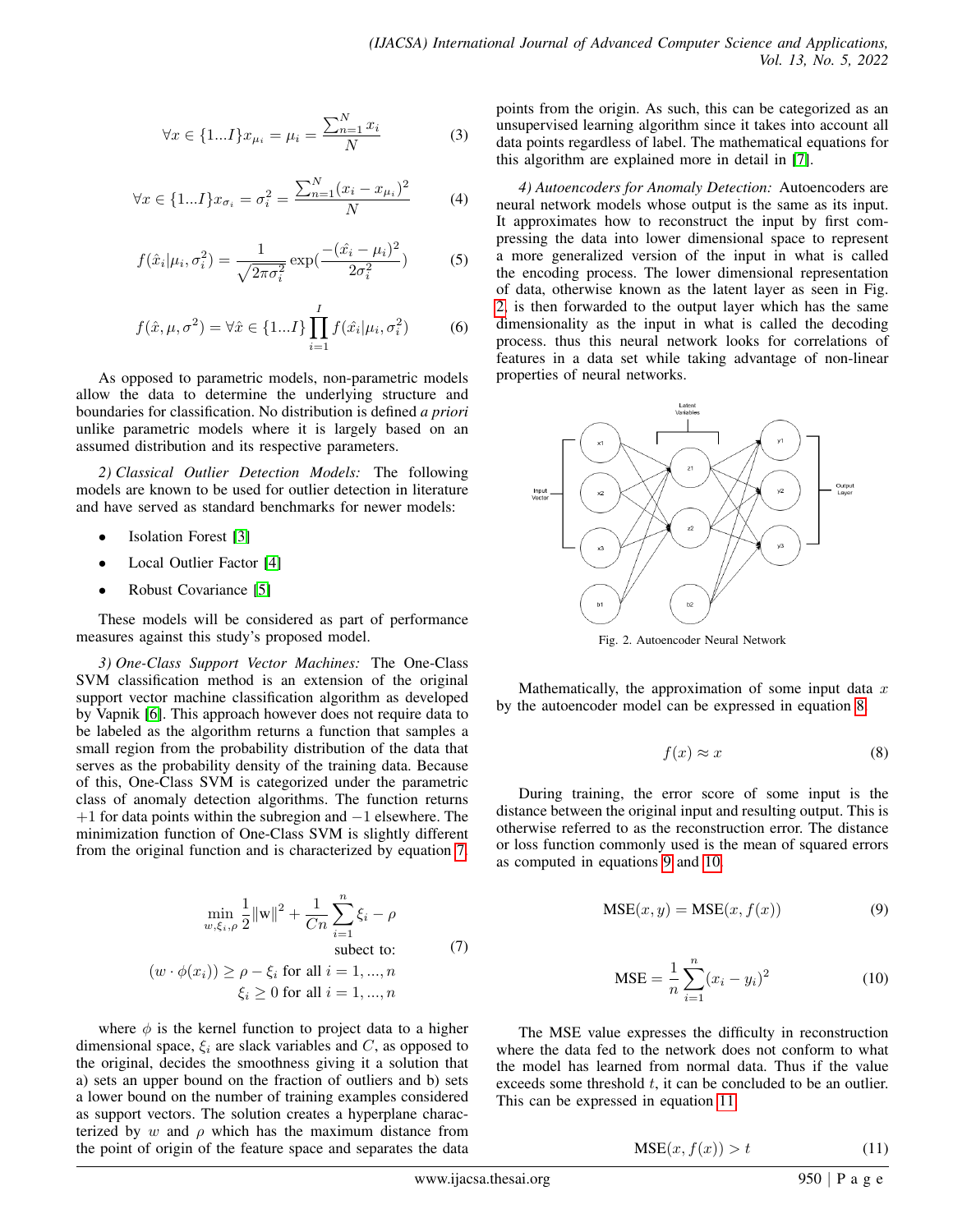Applications of autoencoders in anomaly detection has been used extensively in the field of performance assessment in computing systems such as [\[8\]](#page-10-3). It has also been applied to numerous outlier benchmarking datasets where outlier ratio for validation falls below 30%. This can be seen in [\[9\]](#page-10-4) wherin Yoshiao et. al proposed a method for estimating reconstruction capabilities of the autoencoder by disregarding high reconstruction errors produced by the model during mini-batch training resulting in partially selecting sets of training results to update the model during back propagation. This however only attempts to address the efficiency of training the autoencoder models while still maintaining a high enough accuracy as compared to standard autoencoders, autoencoder ensembles as well as One-Class SVM.

*5) One-Class Neural Networks:* The One-Class Neural Network as popularized by Chalapathy et. al., is typical feed forward neural network with a single node as its output [\[10\]](#page-10-5). However, this method's novelty can be described in its objective function which takes inspiration from One-Class SVM as well as its utilization of autoencoders. The objective function can be described in equation [12.](#page-3-0)

<span id="page-3-0"></span>
$$
\min_{w, V, r} \frac{1}{2} ||w||_2^2 + \frac{1}{2} ||V||_F^2 + \frac{1}{v} \cdot \frac{1}{N} \sum_{n=1}^N \max(0, r - (w, g(VX_n))) - r
$$
\n(12)

The key insight of the objective function is to replace the dot product from One-Class SVM's  $(w, \phi(X_n))$  with the dot product  $(w, g(VX_n))$  where V is the weight matrix from input to hidden layer that is optimized using an autoencoder. The change here allows transfer learning from an autoencoder model to be able to learn how the data points are reconstructed before applying it to a feed forward neural network. The values derived from the autencoder  $w$  and  $V$  are then used to optimize  $r$  which is theoretically the  $v$ -quantile of the array  $(w, g(Vx_n))$ . After getting the value of r, a score can be derived using equation [13:](#page-3-1)

$$
S_n = \hat{y}_n - r \tag{13}
$$

<span id="page-3-1"></span>where  $\hat{y}_n$  is the output of the feed forward network for data point n. If  $S_n$  is greater than or equal to 0 then  $x_n$  is considered normal. Else, the point is said to be anomalous.

# *E. Well Known Autoencoder based Anomaly Detection Models*

*1) Unsupervised Novelty Detection using Deep Autoencoders with Density based Clustering: Deep autoencoders with density based clustering* (DADBC) is a system developed by Amarbayasgalan et. al. to solve the anomaly detection problem in a fully unsupervised fashion. The main steps of the method is a) dimensionality reduction and b) novelty identification through clustering [\[11\]](#page-10-6). An illustration of the system can be seen in Fig. [3.](#page-3-2)

# *F. Problems in Anomaly Detection*

In this research, we try to address key problems in anomaly detection. These have been identified both in literature as well as observations in the nature of existing solutions weather it

<span id="page-3-2"></span>

Fig. 3. Deep Autoencoders with Density based Clustering

be parametric or non-parametric. The fundamental problems are identified as follows:

- 1) If the model for anomaly detection contains parametric properties, there is heavy reliance on the assumed statistical distribution the data takes up.
- 2) Anomaly detection applications are largely contextual. In a non-parametric statistical setup, configuration of bins and clusters to profile data points have to be defined by a domain expert or empirically validated through experimentation. A wide variety of anomaly detection models require the definition of some threshold parameter to indicate the magnitude of variety between normal and anomalous data. This threshold is often defined by the practitioner or expert.
- 3) Anomaly detection datasets have a significantly low volume of data that are considered to be anomalous. In the preliminary results of this study, available standard anomaly detection datasets range from as little as 0.4% to at most 30% of data as anomalies making supervised learning techniques not viable. As such, this research only considers semi-supervised and unsupervised models for anomaly detection.

# III. METHODOLOGY

This study's methodology is divided into two main parts. The first part contains the processes involved in defining quantitative measures of anomaly detection datasets which is largely based on Emott et. al's work on systematic construction of anomaly benchmarks. The main differences are the implementation of the feature relevance metric, removal of the constraint on selecting a user defined  $K$  relative frequency value and providing a global semantic variation score considering multidimensional nature of the data points. This modified approach in providing quantifiable features for anomaly detection datasets benchmarks is referred to as *categorical measures*. The second part of the methodology involves the construction of a neural network autoencoder based approach in solving the problem of anomaly detection. The novelties of the model lie in its non-parametric approach in defining a threshold value during inferencing allowing it to adapt to the patterns exhibitted by the data set itself and improving its performance with a stochastic component and a new loss function that prevents it from overfitting.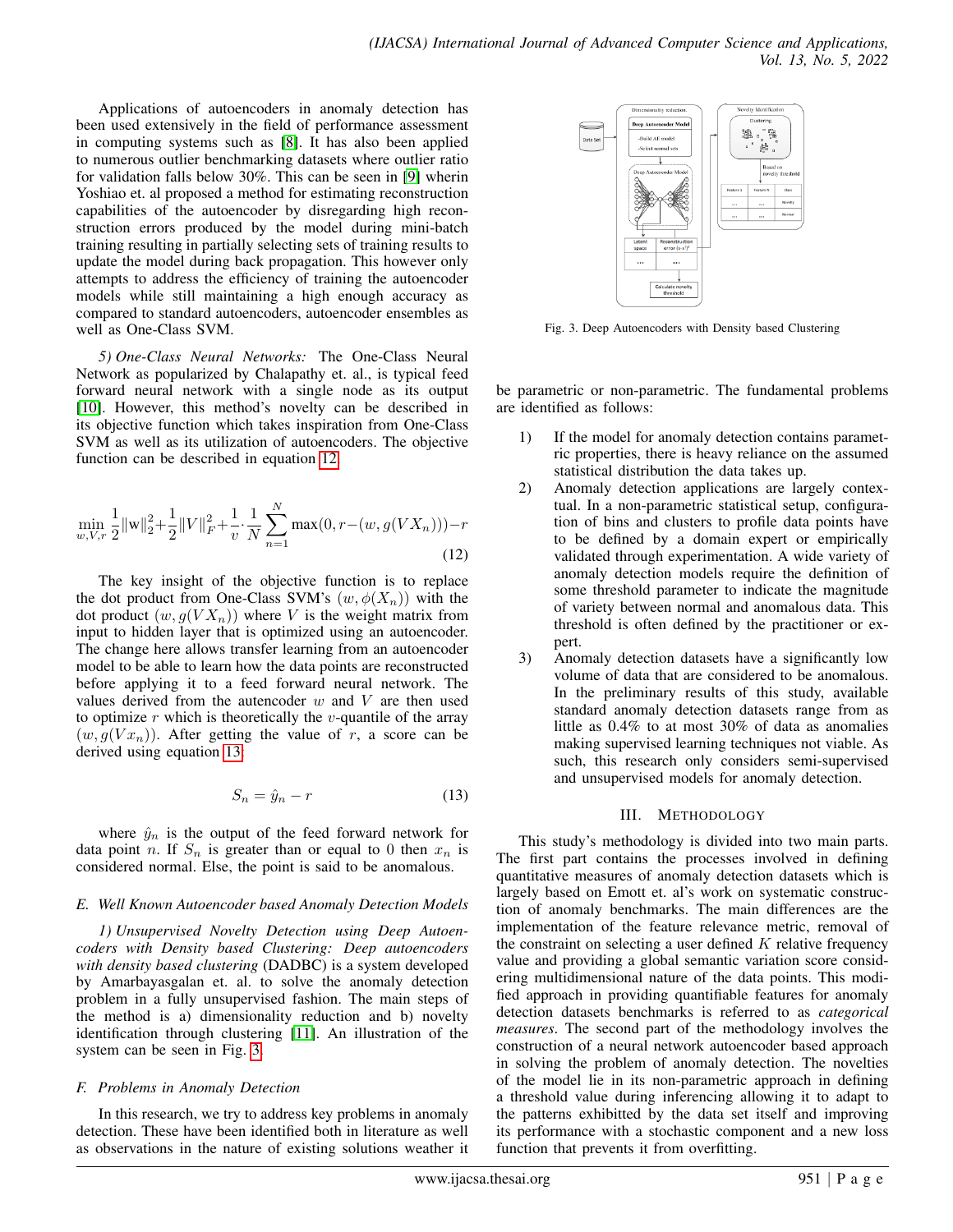#### *A. Categorical Measures*

Given a data set, Emott et. al defined a set concrete measurable attributes to its outliers. An anomalous point can be measured according to its *a) point difficulty*, *b) semantic variation* and *c) feature relevance*. Although originally the study for these measures was intended to generate anomalies, our study modifies it in order to give quantitative features to an anomaly detection dataset  $D$  which can be simply expressed by equation [14:](#page-4-0)

$$
D = \{f_1, f_2\} \tag{14}
$$

<span id="page-4-0"></span> $f_1$  corresponds to the ratio of anomalies present in the dataset relative to normal points whereas  $f_2$  corresponds to the dataset's *semantic variation* score. Both these values are constrained to the following:

- 1)  $f_1 \le 0.05$  (5% contamination at most)<br>2)  $f_2 < 1.5$  (score should be at most 1.5)
- $f_2 \leq 1.5$  (score should be at most 1.5)

*1) Contamination Ratio*  $(f_1)$ : The contamination ratio is allows a dataset to have the same characterization of anomaly detection situation as seen in literature to express its rarity of occurrence such as those in [\[9\]](#page-10-4), [\[4\]](#page-9-3), [\[5\]](#page-10-0) and [\[2\]](#page-9-1). However the datasets used in these studies did not have consistent contamination ratio and only went to what was available in the dataset. In our experiments, given an initial dataset, we sample anomalies to force a ratio of  $1\%, 2\%, 3\%, 4\%$  and  $5\%$ contamination in order to test the behavior of models under these circumstances. It is important to take note that there is a possibility that the sampled subset could maintain a ratio less than 5% but still have a semantic variation score higher than 1.5. In this case, we do not consider such a subset to be an anomaly detection dataset and resample until both the contamination ratio and semantic variation score is satisfied.

*2) Semantic Variation Score*  $(f_2)$ : Semantic variation refers to the measure of how an anomalous data point is widely dispersed from the nominal group and fellow outliers. This means that the measure of dispersal should consider both labels of data points in terms of relative distance. Emott et. al chose a random seed point and computed  $K - 1$  data points that are closest to it using euclidean distance. This study's approach does not perform any random seeding since we compute a global score for all datapoints within a dataset that has already been subsampled to meet the first constraint of contamination ratio. This is also known as normalized clusterdness measure which can be expressed by equation [15:](#page-4-1)

$$
\log(\frac{\sigma_{\text{normal}}^2}{\sigma_{\text{anomaly}}^2})\tag{15}
$$

<span id="page-4-1"></span>where:

1)  $\sigma_{\text{normal}}^2$  is the variance of normal data

2)  $\sigma_{\text{anomaly}}^2$  is the variance of anomaly data

<span id="page-4-2"></span>To deal with multi-dimensional data, we compute for the variance  $\sigma^2$  of anomaly (or normal) data points  $\tilde{X}$  by taking its covariance matrix using equation [16:](#page-4-2)

<span id="page-4-4"></span>TABLE I. INVALID ANOMALY DETECTION DATASET

| Dataset                 | Semantic Variation Score |
|-------------------------|--------------------------|
| Iris Versicolor Anomaly | 1.63198                  |
| Iris Virginica Anomaly  | 157                      |
| Iris Setosa Anomaly     | 1 57212                  |

$$
\mathbf{Var}(X) = \mathbf{E}[(X - \mathbf{E}(X))(X - \mathbf{E}(X))^T] \quad (16)
$$

<span id="page-4-3"></span>We then take trace of the covariance matrix to give us the overall variance using equation [17:](#page-4-3)

$$
\sigma^2 = \text{tr}(\mathbf{Var}(X))\tag{17}
$$

Although in the original paper, it was suggested that such a score did not provide any means of what threshold value constitutes to anomalies (also noting that it was used as a measure for ideal anomaly generation which is a separate study in itself). The data used by most literature suggests that datasets that exhibit an SV score of less than 1.5 tend to be the ones used for benchmarking anomaly detection models thus the constraint was applied together with the context of contamination ratio. An SV score greater than 0 suggests clustered anomalies as opposed to a score less than 0 which suggests more scattered data points. The intuition is that having more clustered anomalies has a higher chance of exhibiting a pattern since it's not simply an incorrect recording of data but also can be repeated with minimal variation within the class. This makes it difficult for density based methods to perform well as clustered points tend to be treated as normal instead of anomaly classes [\[2\]](#page-9-1).

It is important to note that with these measures and constraints, anomaly detection datasets are not simply defined by the rarity of anomalies that occur but how clustered they are to reflect its difficulty in terms of detection. For example, Table [I](#page-4-4) shows the popular Iris dataset used in [\[12\]](#page-10-7) is known to be linearly separable but is also treated as an anomaly detection dataset by defining anomalies as part of the tail ends of an interquartile range. If this is the case, we can take a sample of such defined anomalies with a contamination ratio of 5% that exists within the tail ends of interquartile ranges of a class and treat the rest as normal but still have a high semantic variation score. Such conditions will not be trated as anomaly detection benchmarks.

# *B. Non-Parametric Stochastic Autoencoder Scoring*

The proposed method discussed in this research primarily tries to solve for an acceptable  $t$  that will yield reliable results for anomaly detection as defined by the expression  $f(x) > t$ . The method is largely based on training an autoencoder model in order to address non-linear data and providing a new scoring mechanism that takes into account a non-parametric adaptive value assuming no distribution for the data as well as a new loss function that acts as an adaptive regularizer to prevent overfitting. To improve performance, a stochastic process is included and emperically proven to work better compared to using a vanilla autoencoder. Thus, this study names the model the *Non-parametric Stochastic Autoencoder Scoring* model.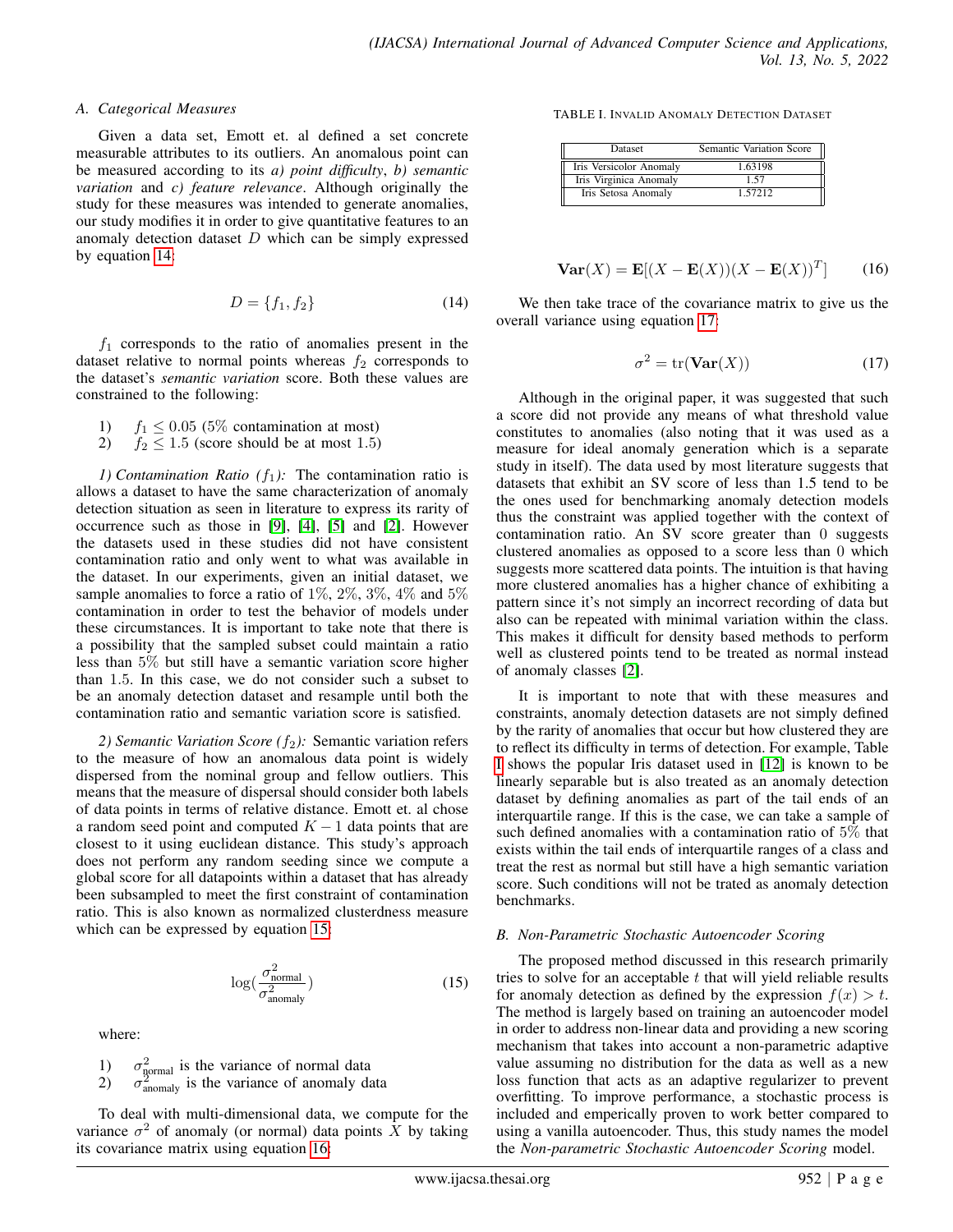*1) Autoencoder Setup:* The first step in the method is to train a standard autoencoder. The topology of the autoencoder will be a shallow one that is it will only consist of three layers, the input, the latent and the output layer which has the same dimensionality as the input. The number of latent variables is set to be approximately 3/4 of the original input size. The initial weights of the model are also set symmetrically that is given the initial weights  $W_{input}$  connecting the input to the latent layer, the initial weights  $W_{output}$  from the latent to the output layer will just be the transpose of  $W_{input}$ . Thus,  $W_{output} = W_{input}^T$ .

<span id="page-5-0"></span>For the latent layer, the activation function used was the rectified linear unit (ReLU) given by the equation [18:](#page-5-0)

$$
A_{latent}(x) = max(x, 0)
$$
 (18)

<span id="page-5-1"></span>For the output layer, the activation function used was the sigmoid activation function [19:](#page-5-1)

$$
A_{output}(x) = \frac{1}{1 + \exp(-x)}\tag{19}
$$

*2) Autoencoder's Mean Loss:* The new loss function, *Autoencoder's Mean Loss*, to be used for training is a variation of mean squared errors. This loss function is composed of the sum of two terms. The first one is the standard mean squared errors and the second term is the sum of mean squared errors relative to each dimensionality's mean. This is unique to autencoders as the parameter  $\mu_i$  can be derived initially from the data set and  $y_i$  is simply  $x_i$  unlike fully supervised learning methods where  $y$  has to be known. This property allows the loss function to adapt to

$$
\epsilon(x) = \frac{1}{n} \sum_{i=1}^{n} (\hat{x}_i - y_i)^2 + \frac{1}{n} \sum_{i=1}^{n} (\hat{x}_i - \mu_i)^2
$$
 (20)

A loss function is said to be valid if it is proven to be convex. This is considered to be a valid loss function as proven mathematically since the sum of two convex functions is also convex. Standard back propagation was used for training the autoencoder model.

*3) Stochastic Latent Noise:* A relevant part of the model is adding stochasticity to the latent layer of a trained autoencoder which is referred to as *Stochastic Latent Noise*. The intuition behind this is that if the model is trained only using positive / nominal data points, then determining a threshold to discriminate reconstructed points with high residual errors will still yield to a lot of false negatives. According to the original definition of outliers by Edgeworth, a possible reason for anomalies is the error of observation is the joint result of considerable, but finite, number of small sources of error. This concept is applied to the latent set  $Z$  from a trained autoencoder by determining its statistical properties  $\mu_{z_i}$  and  $\sigma_{z_i}$  and sampling a normal distribution from it with parameter  $K$  corresponding to the size of data points found in the distribution. Another parameter  $d$  is given referring to the number of dimensions the sampling is applied to. Finally a parameter  $r$  is given to represent the ratio of random points taken at the tail end of each distribution to replace the value

at latent index i. Using the trained autoencoder, the decoder part is then ran against these synthetic anomalies to get the reconstructed version at the original dimensional space. These values are then added to the histogram of residual errors to determine t as explained in the next section.

Another way of looking at *Stochastic Latent Noise* is that it's cyclical process of artificial reinforcement learning unique to autoencoders. Traditional machine learning algorithms rely on data to dictate the value of weights whereas reinforcement learning lets the model itself dictate the data. In a similar fashion, the autoencoder first learns of the approximation of the identity function from the data set and based on the weights forces some random aspect to its latent layer representing a compressed version of the data. This is then projected to reconstructed data or randomly synthesized instances that resemble the data as understood by the autoencoder model. An illustration of this can be seen in Fig. [4.](#page-5-2)

<span id="page-5-2"></span>

Fig. 4. Stochastic Latent Noise

*4) Determining the Threshold:* The value of t is taken as the midpoint of the identified bin threshold for a histogram of residual errors as built by the reconstructed data points from the trained autoencoder including the added synthetic points from the previous section.

*Histogram of Residual Errors*: From the set of  $\overline{X}$ , the set of residual errors  $X_{\epsilon}$  are used to build a histogram of q bins with starting range min $(X_{\epsilon})$  and ending in max $(X_{\epsilon})$ . Each bin has its own local minimum and maximum values whose interval is given by equation [21.](#page-5-3)

interval = 
$$
\frac{\max(X_{\epsilon}) - \min(X_{\epsilon})}{p}
$$
 (21)

<span id="page-5-4"></span><span id="page-5-3"></span>The value of  $p$  is automatically set using Freedman-Diaconis rule as seen in equation [22:](#page-5-4)

$$
p = 2\left(\frac{\text{IQR}(X_{\epsilon})}{\sqrt[3]{n}}\right) \tag{22}
$$

An example result of the generated histogram of residual errors is seen in Fig. [5.](#page-6-0)

*Determining* t *From Histogram of Residual Errors*: To solve for  $t$ , given the histogram of residual errors, we first apply a head-tail break function (HTB) to return an array of possible break points. The following shows an implementation of the HTB algorithm:

Listing 1: HTB Python Implementation

 $def$  htb (data):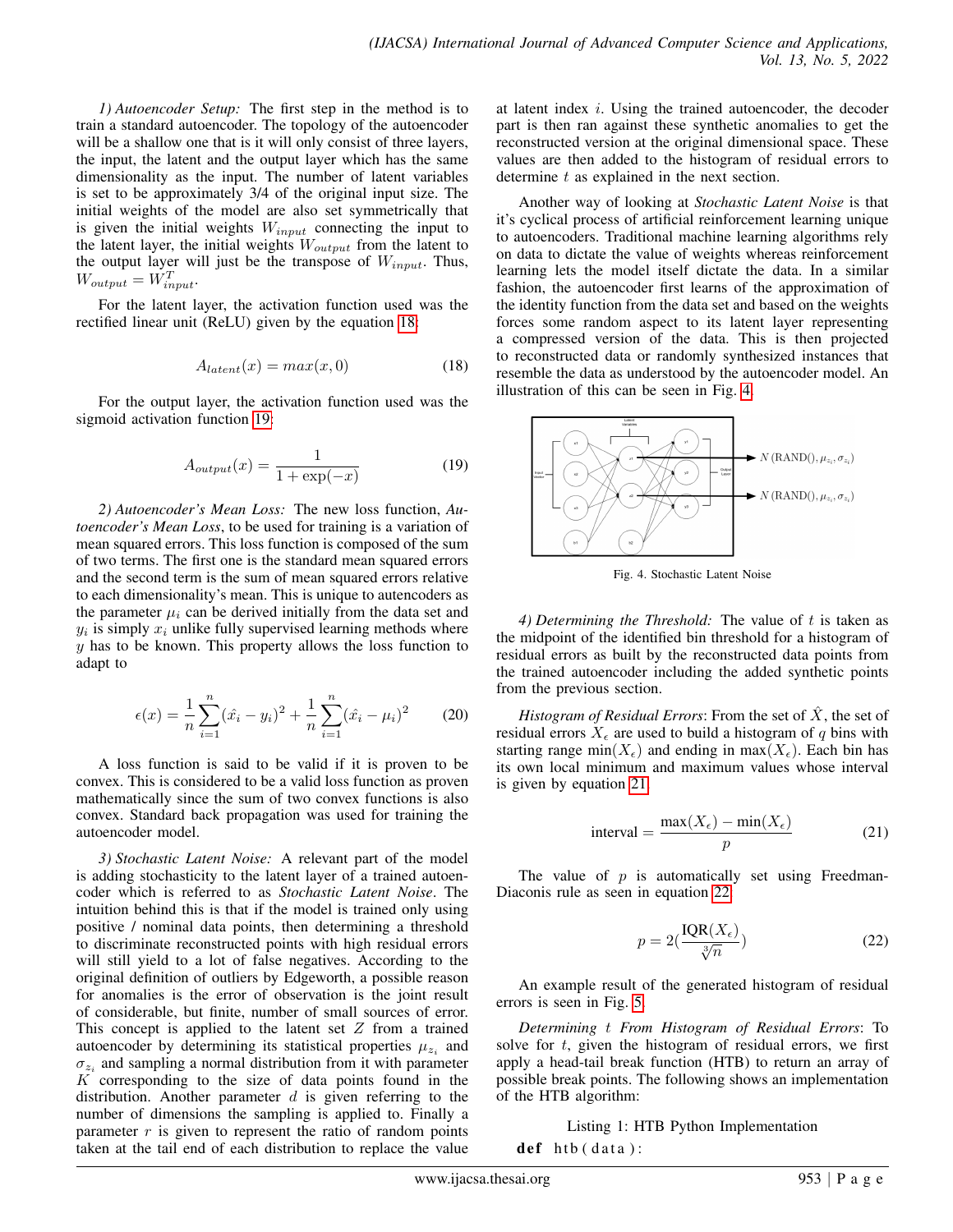<span id="page-6-0"></span>

Fig. 5. Histogram of Residual Errors

outp = [] # array of break points

```
def htb inner (data):
dl = float (len (data))
dm = sum(data) / dlhead = [- for [- in data if \ge dm]
ou tp . append (dm)
c_{\text{head}} = \text{len}(\text{head}) > 1c_{\text{thresh}} = \text{len}(\text{head}) / d1 < 0.40while c head and c thresh:
   return htb inner (head)
```

```
htb inner (data)
```
## return outp

For each break point, we get a candidate threshold by passing the bin configuration which is an array of values representing the bins (i.e.  $\sin_0$  and  $\sin_1$  defines the minimum and maximum value ranges of the first bin) and the occurrence counts in the form also of an array (i.e. in this case, the size of the occurrence counts). The final threshold is then naively selected to be the minimum from the array of candidate thresholds.

The implementation of fetching the threshold from the histogram is given by the following:

```
Listing 2: Fetch Candidate Threshold
```

```
def f (t) fetch _threshold (bs, counts, bp):
index = 0m = 999999999
t = -1for i in range (len (counts)):
  if abs ( counts [i] - bp) \leq m:
    m = abs(counds[i] - bp)index = il = ((bs[i + 1] - bs[i]) / 2)r = bs[i]t = 1 + rreturn t
```
Now that  $t$  is determined, to classify an unknown data point  $x$  as either an outlier or an anomaly,  $x$  is passed to the trained autoencoder and its corresponding  $x_{\epsilon}$  is taken. If the value is greater than  $t$ , then there is reason to believe that the model had <span id="page-6-1"></span>a hard time reconstructing it and thus flagging it as an anomaly. A visual example of this can be seen in the illustration in Fig. [6.](#page-6-1)



Fig. 6. Threshold Example

# *C. Methods for Benchmarking*

To test the performance of the proposed method against existing, it was compared against 12 standard and state of the art methods for anomaly detection (summarized in Fig. [7](#page-6-2) together with year of release) in a semi-supervised fashion where parameters of these methods were manually optimized to get the best possible results. These methods are grouped according to the nature of their methodologies as follows:

<span id="page-6-2"></span>

| <b>Ensemble</b>         | Linear               | <b>Probabilistic</b> | <b>Proximity</b>    |
|-------------------------|----------------------|----------------------|---------------------|
| Isolation Forest (2008) | R. Covariance (1994) | ABOD (2008)          | LoF (2000)          |
| <b>LODA (2016)</b>      | OneClass SVM (2001)  | SOS (2012)           | <b>CBLOF (2003)</b> |
| LSC-POE (2019)          | <b>MCD (2004)</b>    | COPOD (2020)         | <b>HBOS (2012)</b>  |

Fig. 7. Summary of Methods

# *1) Ensemble:*

- 1) Isolation Forest (ISO-F) [\[3\]](#page-9-2)
- 2) Lightweight On-line Detector of Anomalies (LODA) [\[13\]](#page-10-8)
- 3) Locally Selective Combination of Parallel Outlier Ensembles (LSCP) [\[14\]](#page-10-9)

## *2) Linear:*

- 1) Minimum Covariance Determinant (MCD) [\[5\]](#page-10-0)
- 2) Robust Covariance (ROB-COV) [\[15\]](#page-10-10)<br>3) OneClass SVM (OC-SVM) [6]
- 3) OneClass SVM (OC-SVM) [\[6\]](#page-10-1)

## *3) Probabilistic:*

- 1) Angle-Based Outlier Detection (ABOD) [\[16\]](#page-10-11)
- 2) Stochastic Outlier Selection (SOS) [\[17\]](#page-10-12)
- 3) Copula-Based Outlier Detection (COPOD) [\[18\]](#page-10-13)

## *4) Proximity:*

- 1) Local Outlier Factor (LOF) [\[4\]](#page-9-3)
- 2) Clustering-Based Local Outlier Factor (CBLOF) [\[19\]](#page-10-14)
- 3) Histogram-Based Outlier Score (HBOS) [\[20\]](#page-10-15)

## *D. Evaluating Performance*

To evaluate the results of the proposed method against existing categories of methods mentioned in the previous section, for each sampled dataset (80 datasets in total), 10 simulations were conducted (total of 800 runs: 16 initial datasets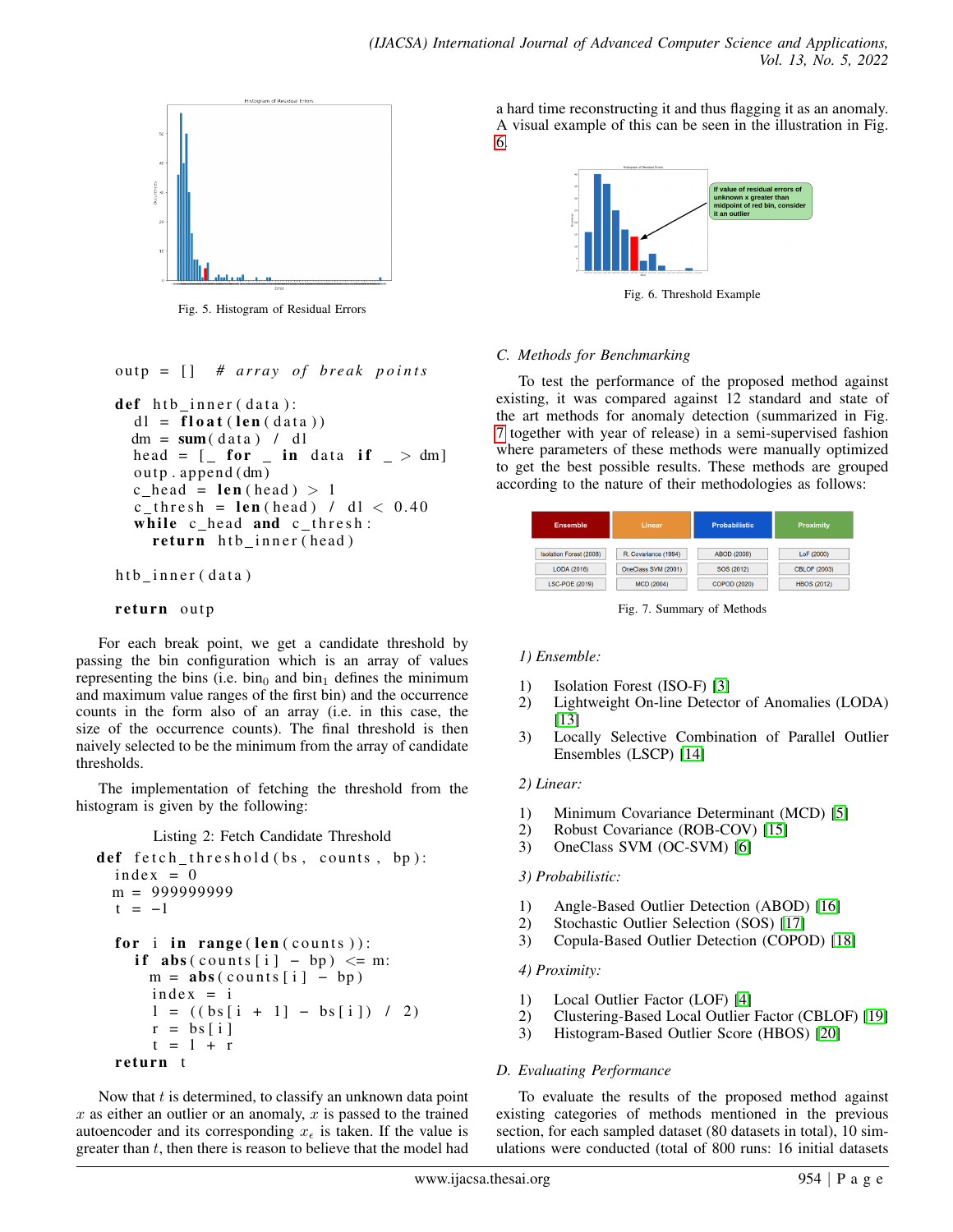partitioned to five different contamination configurations) with the MCC (Matthew's Correlation Coefficient) score extracted and applied to a two tailed t-test score with a significance level of 0.05. This allowed the study to determine with confidence if the proposed method is either:

- 1) Significantly better than other methods<br>2) Better but not significantly better than of
- Better but not significantly better than other methods 3) Poorer (at least one method is better than the pro-
- posed method) but not significantly poorer 4) Significantly poorer (at least one method is significantly better than the proposed method)

MCC (Matthew's Correlation Coefficient) was preferred over the commonly used F1-score due to the mathematical properties mentioned in [\[21\]](#page-10-16) making it more ideal for anomaly detection with extremely biased data. For each initial dataset, 70% of normal data was randomly sampled and used for training with the remaining 30% used for evaluation. MCC is a measure of correctly predicting both majority of nominal and majority of anomalies. A value of  $-1$  is reached for a perfect misclassification. A value of 1 is reached for a perfect classification. A value of 0 indicates a performance the same as a coin toss. This score can be computed by equation [23](#page-7-0)

<span id="page-7-0"></span>
$$
MCC = \frac{TP \cdot TN - FP \cdot FN}{\sqrt{(TP + FP) \cdot (TP + FN) \cdot (TN + FP) \cdot (TN + FN)}}
$$
\n(23)

# *E. Datasets*

Given the quantitative measures to define anomaly detection datasets, the following datasets were sampled from 16 datasets to meet the constraints mentioned in order to come up with a total of 80 datasets as shown in Tables [II,](#page-10-17) [III,](#page-10-18) [IV,](#page-10-19) [V,](#page-10-20) [VI,](#page-10-21) [VII,](#page-10-22) [VIII,](#page-10-23) [IX,](#page-10-24) [X,](#page-10-25) [XI,](#page-10-26) [XII,](#page-11-0) [XIII,](#page-11-1) [XIV,](#page-11-2) [XV,](#page-11-3) [XVI](#page-11-4) and [XVII.](#page-11-5) These tables show the values for each dataset's *categorical measures* in terms of contamination ratio and semantic variation score that characterizes it as an anomaly detection problem which also meets the constraints as mentioned previously.

## IV. RESULTS AND ANALYSIS

## *A. Overview*

A summary of the results is illustrated in Fig. [8](#page-7-1) where:

- Green cells  $\bullet$  mean that the proposed method did significantly better
- $\bullet$  Blue cells  $\bullet$  mean that the proposed method did better but not significantly better
- Yellow cells  $\bullet$  mean that the proposed method did poorer but not significantly poorer
- Red cell  $\bullet$  mean that the proposed method did significantly poorer

To better assess the results of the proposed model, each dataset was treated as a point in two dimensional space where each dimension corresponds to the a dataset's categorical measure. This allowed us to see if the proposed method performs relatively well in a certain range as bound by the

<span id="page-7-1"></span>

Fig. 8. Overview of Experimental Results

values of categorical measures. Consequently, this allowed us to see at what range the method fails and where a certain category of outlier detection models would prove to be more useful. The next few sections would go through each anomaly detection category and how the proposed method performed comparatively.

# *B. Performance vs Ensemble Methods*

The projected categorical measures can be seen in Fig. [9](#page-7-2) where majority of the datasets that the proposed method did significantly better against fall under the range of  $-0.75$  at minimum and 0.60 at maximum in terms of semantic variation score regardless of outlier ratio.

<span id="page-7-2"></span>

Fig. 9. Performance vs Ensemble

Ensemble methods require calibration of the subalgorithms used and parameter tuning for each which makes it dependent on which exact algorithms are part of the ensemble. These methods tend to perform better than the proposed method semantic variation scores are negative contrary to the other method categories as seen in the next section. It is still noted though that the proposed method doesn't require such dependency on other algorithms making it less complex to calibrate.

# *C. Performance vs Linear Methods*

The projected categorical measures can be seen in Fig. [10](#page-8-0) where majority of the datasets that the proposed method did significantly better against has a semantic variation score of at most −0.50 regardless of outlier ratio. Although there are some instances beyond  $-0.50$  that the proposed method can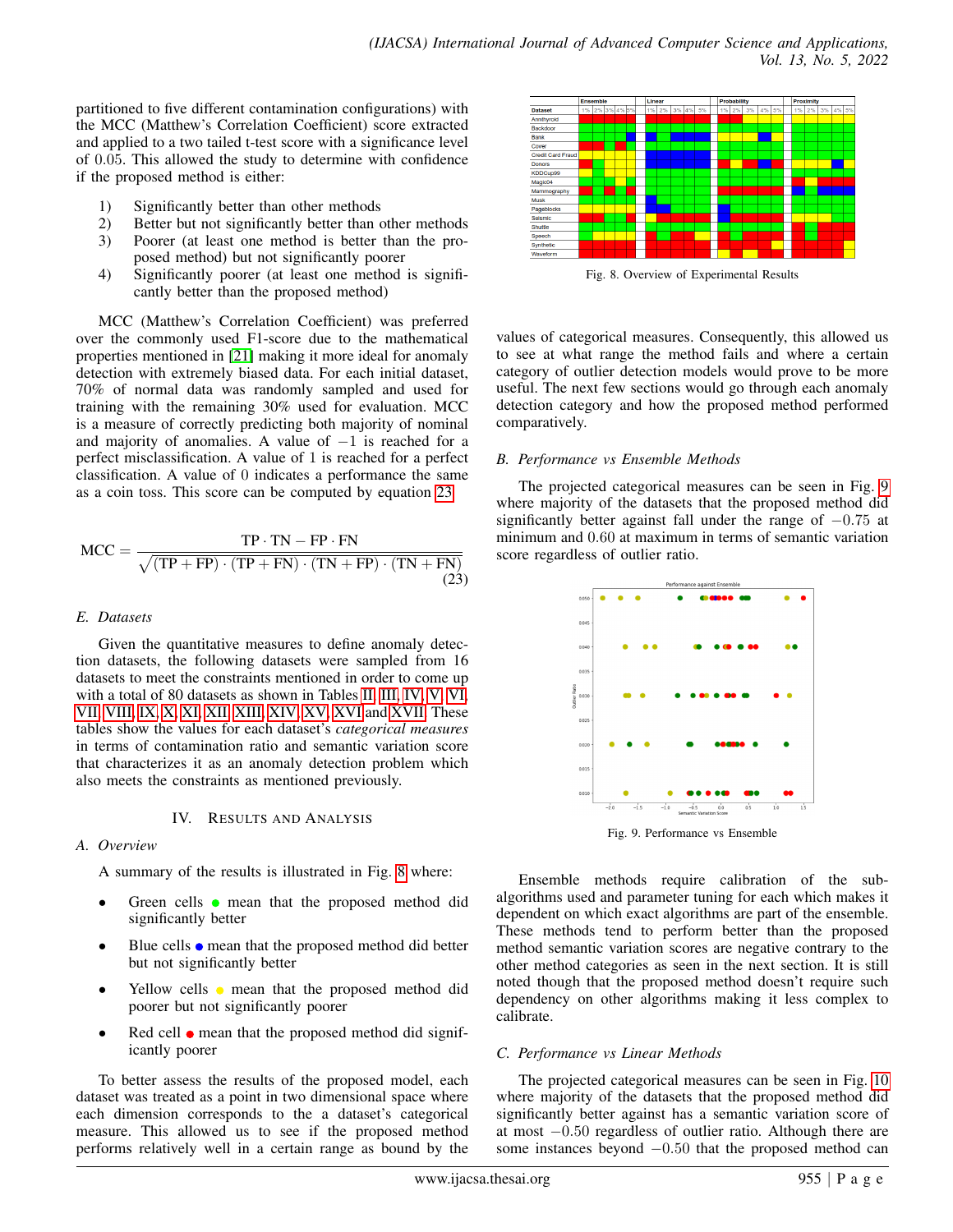<span id="page-8-0"></span>outperform linear methods, in most cases linear methods work significantly better.



As with the results of proximity and probability based methods, linear methods fail to outscore the proposed methods in the negatively scored datasets in terms of semantic variation. This suggests that neural network based models can take advantage of non-linear properties that are not otherwise captured by more statistical properties of linear methods. In addition, it suggests that because of the negative values, the anomalies present in such datasets tend to be more scattered (less clustered) with more variation expressing a non-linear behavior.

## *D. Performance vs Probability Methods*

The projected categorical measures can be seen in Fig. [11](#page-8-1) where majority of the datasets that the proposed method did significantly better against has a semantic variation score of at most −0.50 regardless of outlier ratio. As with linear methods, compared to probability methods, the method may at times perform better if the semantic variation score is greater that −0.50 but in most cases it performs either poorer or significantly poorer in that domain.

<span id="page-8-1"></span>

Fig. 11. Performance vs Probability

## *E. Performance vs Proximity Methods*

The projected categorical measures can be seen in Fig. [12](#page-8-2) and in similar comparison to linear and probability based <span id="page-8-2"></span>methods, the proposed method performs significantly better than proximity based methods if the semantic variation score of the dataset to be evaluated is less than  $-0.50$  regardless of outlier ratio.



Fig. 12. Performance vs Proximity

As with the previous categories, the proposed method tend to perform better when the anomalies are less clustered. As with the nature of proximity based methods which is largely based on distance metrics such as nearest neighbors, a large variance of anomalies present will tend to fail as seen in the datasets that are negatively scored in terms of semantic variation.

## *F. General Discussion*

As a general statement, it can be seen that in terms of the MCC performance against datasets constrained with the categorical measures, the proposed model can perform significantly well regardless of outlier ratio in most cases if the semantic variation score leans towards negative values, specifically  $-0.05$ . As mentioned by Emott et. al. [\[2\]](#page-9-1), a dataset quantitatively characterized with a negative semantic variation score suggests that anomalies are more scattered in nature due to having a higher value in terms of variance that exceeds that of the variance of normal data points (taking the log of a value less than 1 as computed by semantic variation, will yield a negative value as a result of the variance of anomalies is higher than that of normal points).

Restricting the contamination ratio to at most 5% keeps it aligned with the concept of rarity as what most literature in anomaly detection states. It is important to note however that not all the initial datasets (that is, the dataset's original form without the sampled subsets for evaluation with applied categorical measures) necessarily comply with the constraints of categorical measures. Violating these constraints would not constitute to proper anomaly detection studies as it will have a positive semantic variation score (suggested threshold of the study is 1.5) that suggests occurrences of anomalies would tend to form certain patterns which does not appropriately reflect the description of anomalies in literature (incorrect data production and rare occurrence) and therefore could be a means of it being treated as either a biased two class classification problem wherein the minority class is not considered an anomaly.

In terms of application, if a scenario in the real world can determine anomalies that tend to cluster in such a way,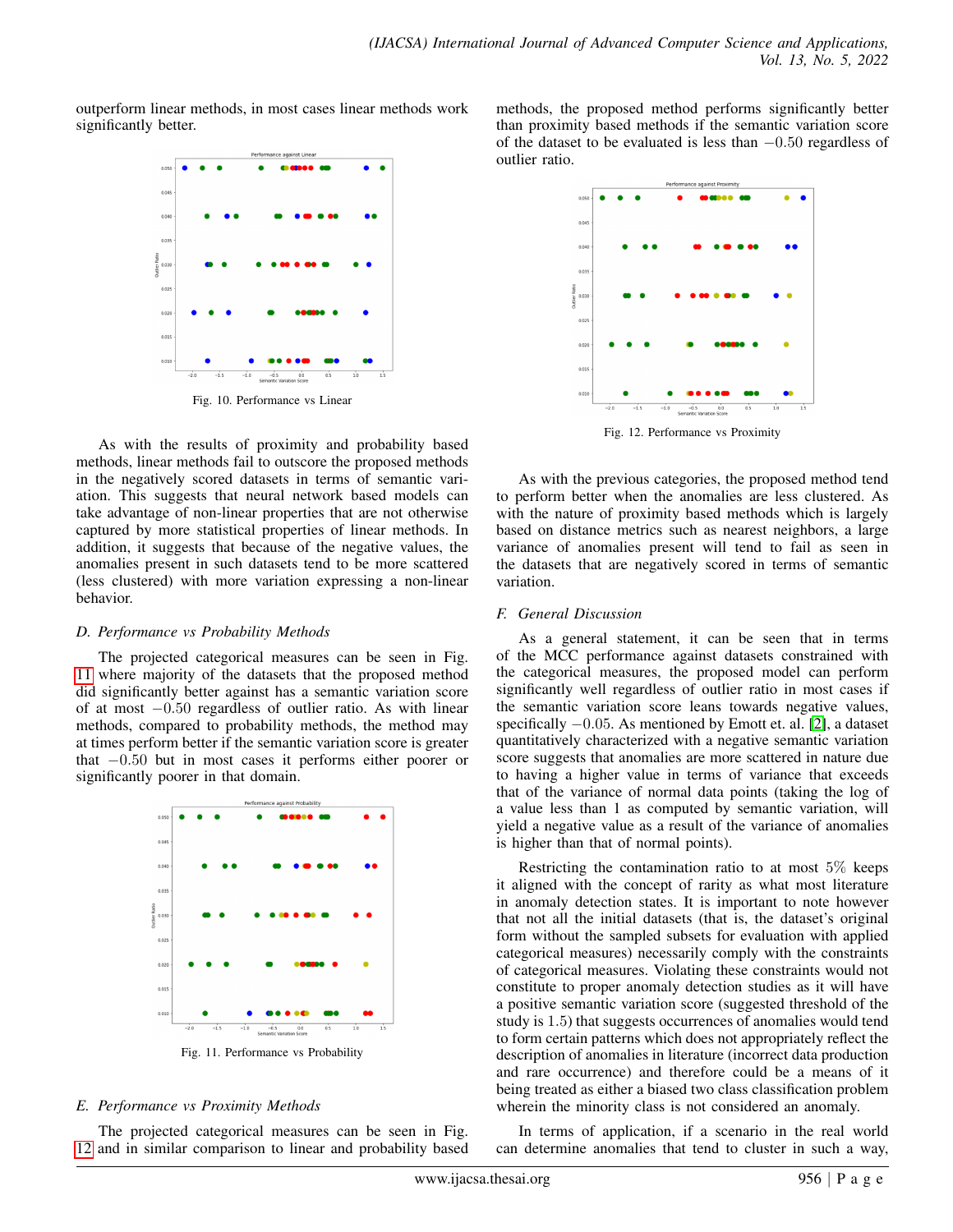then the proposed method is ideal for it in a sense that it will allow researchers / practitioners / stakeholders to take advantage of not needing to manually adjust inferencing parameters (reconstruction error threshold) upon usage. Being a neural network based model, it does seem to validate the approximation of non-linear functions that tend to address the unpredictable behavior of occurrences of anomalies. On the flip side however, anomalies that tend to be more clustered together thus exhibiting a higher semantic variation score (greater than −0.50 or a positive value for that matter), would still fall under the notion that the effectiveness of an anomaly detection algorithm will still be on a case to case basis.

Applying categorical measures allowed us to quantify the nature of an anomaly detection dataset and observe the behavior of various methods in terms of its MCC performance. With these measures, we can derive insights as to which possible range of values certain methods can work well against as opposed to the general characteristics of the anomaly detection problem where anomalies are simply said to rarely occur or fall within a certain deviation from what is normal. Such deviation can't be quantified as anomalies themselves are subject to the domain where data is captured or produced thereby not allowing a standard objective definition of it. With categorical measures, we can at the very least, quantify the structure of the dataset in relation to the existence of anomalies and its relation to normal data points.

# V. CONCLUSION

The effectiveness of classification methods for anomaly detection are traditionally dependent on looking for the best parameters that fits a certain scenario or dataset at hand. This is primarily due to the fact that anomalies themselves cannot be quantified or given objective characteristics for all domains. Even in current literature, anomalies are restricted to definitions that vary from scenario to scenario in terms of rarity and what value to be used to express magnitude of deviation from what is normal. Given these, this study pushes the definition further by providing a quantitative definition not to the anomalies themselves but in context of datasets that are considered to be an anomaly detection problem so as to give insights as to how well anomaly detection methods perform. The study refers to these as *categorical measures*.

Anomaly detection datasets (specifically point anomalies and not context or time series type) characterized with *categorical measures* in this study was constrained to the following conditions:

- 1) The point anomaly instances comprise of at most 5% of the evaluated dataset to ensure its rarity of occurrence.
- 2) The dataset's semantic variation score does not exceed 1.5, since higher scores generally imply that there is clustering among the point anomaly instances, and this may indicate the presence of a non-anomalous process that generated the "anomaly" instances.

Both conditions have to be satisfied before a dataset can be considered as part of an anomaly detection study. Violating these constraints would not constitute to proper anomaly detection as the score suggests certain clusters forming depicting a pattern where methods that are density based are more likely to fail. Since the first constraint expresses rarity, it is still a ratio and one can still derive a subsample that meets the first criteria but fails in the second. Therefore, both have to be met to constitute to a valid anomaly detection problem instead of just leaning on the notion of rarity.

With the proposed method with a neural network autoencoder model as its base, it can be modified to be adaptive in terms of automatically setting the parameter in the inferencing stage that allows scoring of anomalies to not be dependent on prior information such as assumed distribution on the data itself or domain expert. This was done by allowing the discovery of the threshold value, a parameter that has traditionally been set manually by neural network based models, to be naturally formed by the distribution of reconstruction errors which assumes to exhibit a long tail distribution. Compared to existing methods that have been tested throughout this study, the proposed method performed comparatively well in an identified domain of negatively scored semantic variation value of anomaly detection datasets suggesting that it works well in scenarios with more variation in the anomalies present. This has been proven through experimentation on the MCC metric where in most cases, the proposed method performed significantly better if the dataset has a score of −0.5 or less in terms of semantic variation even when parameters of the existing methods have been optimized whereas the proposed method had its parameter configured automatically all throughout. Apart from the family of ensemble method where the performance of the proposed method works better in the range of −0.75 to 0.60, as well as the positively scored datasets, it still remains a case to case basis as other methods work better or worse than the proposed method without any evident generalization. This could be up for investigation in future work.

Anomaly detection in general is still an open problem without any standard objective definition. But with the case of this study, the narrative can be progressed towards examining behavior of methods given categorical measures of the datasets themselves to constitute to a working quantitative definition of an anomaly detection problem.

## ACKNOWLEDGMENT

The authors would like to thank the Ateneo de Manila University and the University Research Council for supporting this study.

## **REFERENCES**

- <span id="page-9-0"></span>[1] M. Salehi and L. Rashidi, "A survey on anomaly detection in evolving data: [with application to forest fire risk prediction]," *SIGKDD Explor. Newsl.*, vol. 20, no. 1, pp. 13–23, May 2018. [Online]. Available: <http://doi.acm.org/10.1145/3229329.3229332>
- <span id="page-9-1"></span>[2] A. Emmott, S. Das, T. Dietterich, A. Fern, and W.-K. Wong, "Systematic construction of anomaly detection benchmarks from real data," 08 2013, pp. 16–21.
- <span id="page-9-2"></span>[3] F. T. Liu, K. M. Ting, and Z.-H. Zhou, "Isolation forest," in *Proceedings of the 2008 Eighth IEEE International Conference on Data Mining*, ser. ICDM '08. USA: IEEE Computer Society, 2008, p. 413–422. [Online]. Available:<https://doi.org/10.1109/ICDM.2008.17>
- <span id="page-9-3"></span>[4] M. Breunig, H.-P. Kriegel, R. Ng, and J. Sander, "Lof: Identifying density-based local outliers." vol. 29, 06 2000, pp. 93–104.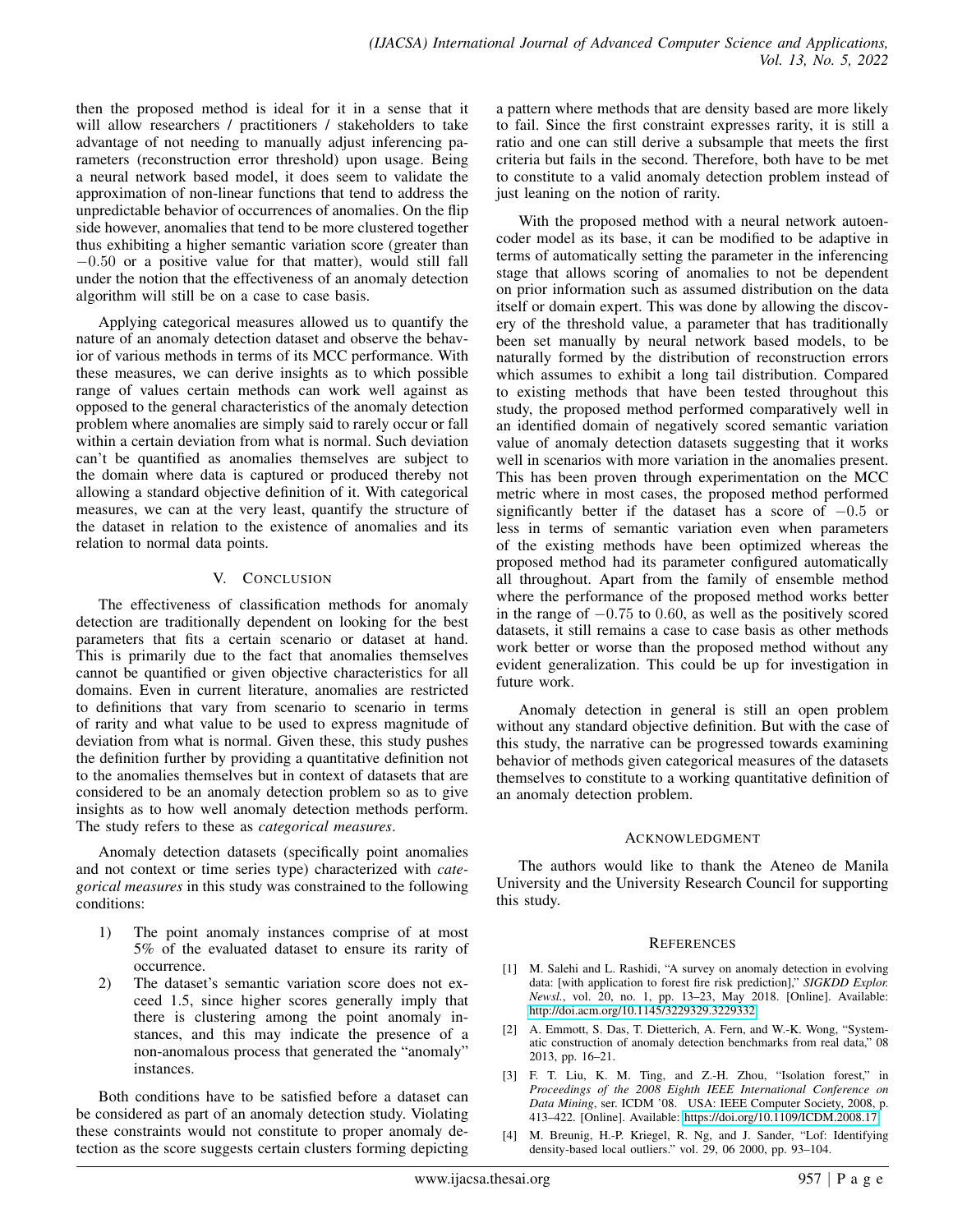- <span id="page-10-0"></span>[5] P. Rousseeuw and K. Driessen, "A fast algorithm for the minimum covariance determinant estimator," *Technometrics*, vol. 41, pp. 212–223, 08 1999.
- <span id="page-10-1"></span>[6] C. Cortes and V. Vapnik, "Support-vector networks," *Machine Learning*, vol. 20, no. 3, pp. 273–297, Sep 1995. [Online]. Available: <https://doi.org/10.1007/BF00994018>
- <span id="page-10-2"></span>[7] B. Schölkopf, R. Williamson, A. Smola, J. Shawe-Taylor, and J. Platt, "Support vector method for novelty detection," vol. 12, 01 1999, pp. 582–588.
- <span id="page-10-3"></span>[8] V. Chandola, A. Banerjee, and V. Kumar, "Anomaly detection: A survey," *ACM Comput. Surv.*, vol. 41, 07 2009.
- <span id="page-10-4"></span>[9] Y. Ishii and M. Takanashi, "Low-cost unsupervised outlier detection by autoencoders with robust estimation," *Journal of Information Processing*, vol. 27, pp. 335–339, 01 2019.
- <span id="page-10-5"></span>[10] R. Chalapathy, A. Menon, and S. Chawla, "Anomaly detection using one-class neural networks," 02 2018.
- <span id="page-10-6"></span>[11] T. Amarbayasgalan, B. Jargalsaikhan, and K. Ryu, "Unsupervised novelty detection using deep autoencoders with density based clustering," *Applied Sciences*, vol. 8, 08 2018.
- <span id="page-10-7"></span>[12] E. Acuna and C. Rodriguez, "An empirical study of the effect of outliers on the misclassification error rate," 11 2004.
- <span id="page-10-8"></span>[13] T. Pevný, "Loda: Lightweight on-line detector of anomalies," Mach. *Learn.*, vol. 102, no. 2, p. 275–304, feb 2016. [Online]. Available: <https://doi.org/10.1007/s10994-015-5521-0>
- <span id="page-10-9"></span>[14] Y. Zhao, Z. Nasrullah, M. Hryniewicki, and Z. Li, "Lscp: Locally selective combination in parallel outlier ensembles," 01 2019.
- <span id="page-10-10"></span>[15] A. Stromberg, "Robust covariance estimates based on resampling," pp. 321–334, 02 1997. [Online]. Available: [https://doi.org/10.1016/](https://doi.org/10.1016/S0378-3758(96)00051-1Get) [S0378-3758\(96\)00051-1Get](https://doi.org/10.1016/S0378-3758(96)00051-1Get)
- <span id="page-10-11"></span>[16] X. Li, J. C. Lv, and D. Cheng, "Angle-based outlier detection algorithm with more stable relationships," in *Proceedings of the 18th Asia Pacific Symposium on Intelligent and Evolutionary Systems, Volume 1*, H. Handa, H. Ishibuchi, Y.-S. Ong, and K. C. Tan, Eds. Cham: Springer International Publishing, 2015, pp. 433–446.
- <span id="page-10-12"></span>[17] J. Janssens, "Outlier selection and one-class classification," Ph.D. dissertation, 2013, series: TiCC Ph.D. Series Volume: 27.
- <span id="page-10-13"></span>[18] Z. Li, Y. Zhao, N. Botta, C. Ionescu, and X. Hu, "COPOD: Copulabased outlier detection," in *2020 IEEE International Conference on Data Mining (ICDM)*. IEEE, nov 2020. [Online]. Available: <https://doi.org/10.1109%2Ficdm50108.2020.00135>
- <span id="page-10-14"></span>[19] Z. He, X. Xu, and S. Deng, "Discovering cluster-based local outliers," *Pattern Recognition Letters*, vol. 24, no. 9, pp. 1641–1650, 2003. [Online]. Available: [https://www.sciencedirect.com/science/article/pii/](https://www.sciencedirect.com/science/article/pii/S0167865503000035) [S0167865503000035](https://www.sciencedirect.com/science/article/pii/S0167865503000035)
- <span id="page-10-15"></span>[20] M. Goldstein and A. Dengel, "Histogram-based outlier score (hbos): A fast unsupervised anomaly detection algorithm," 09 2012.
- <span id="page-10-16"></span>[21] D. Chicco and G. Jurman, "The advantages of the matthews correlation coefficient (mcc) over f1 score and accuracy in binary classification evaluation," *BMC Genomics*, vol. 21, 12 2020.

#### APPENDIX

#### TABLE II. ANNTHYROID DATASETS

<span id="page-10-17"></span>

| <b>Dataset</b> | <b>Contamination Ratio</b> | <b>Semantic Variation Score</b> |
|----------------|----------------------------|---------------------------------|
| Annthyroid1    | $1\%$                      | 0.508125181                     |
| Annthyroid2    | 2%                         | 0.1707903902                    |
| Annthyroid3    | 3%                         | 0.2287771725                    |
| Annthyroid4    | 4%                         | 0.08389630917                   |
| Annthyroid5    | 5%                         | 0.06585469485                   |

#### TABLE III. BACKDOOR DATASETS

<span id="page-10-18"></span>

| <b>Dataset</b> | <b>Contamination Ratio</b> | <b>Semantic Variation Score</b> |
|----------------|----------------------------|---------------------------------|
| Backdoor1      | 1%                         | 0.5475187707                    |
| Backdoor2      | 2%                         | 0.1404898671                    |
| Backdoor3      | 3%                         | 0.1396325904                    |
| Backdoor4      | $4\%$                      | 0.3682554791                    |
| Backdoor5      | 5%                         | 0.4539561087                    |

#### TABLE IV. BANK NOTES DATASETS

<span id="page-10-19"></span>

| <b>Dataset</b> | <b>Contamination Ratio</b> | <b>Semantic Variation Score</b> |
|----------------|----------------------------|---------------------------------|
| <b>Bank1</b>   | 1%                         | $-0.06208764389$                |
| Bank2          | 2%                         | $-0.06267816812$                |
| Bank3          | 3%                         | $-0.07630856422$                |
| Bank4          | $4\%$                      | $-0.07151140273$                |
| Bank5          | 5%                         | $-0.09810198756$                |

#### TABLE V. COVER DATASETS

<span id="page-10-20"></span>

| <b>Dataset</b>     | <b>Contamination Ratio</b> | <b>Semantic Variation Score</b> |
|--------------------|----------------------------|---------------------------------|
| Cover1             | 1%                         | 0.46640986                      |
| Cover <sub>2</sub> | 2%                         | 0.3869515162                    |
| Cover3             | 3%                         | 0.4684336152                    |
| Cover4             | $4\%$                      | 0.6339205037                    |
| Cover5             | 5%                         | 0.4937923986                    |

#### TABLE VI. CREDIT CARD FRAUD DATASETS

<span id="page-10-21"></span>

| <b>Dataset</b>   | <b>Contamination Ratio</b> | <b>Semantic Variation Score</b> |
|------------------|----------------------------|---------------------------------|
| CCF1             | 1%                         | -1.71859332                     |
| CCF <sub>2</sub> | 2%                         | -1.971678786                    |
| CCF3             | 3%                         | $-1.721024117$                  |
| CCF4             | $4\%$                      | $-1.36247447$                   |
| CCF5             | 5%                         | $-2.139169117$                  |

#### TABLE VII. DONORS DATASETS

<span id="page-10-22"></span>

| <b>Dataset</b>      | <b>Contamination Ratio</b> | <b>Semantic Variation Score</b> |
|---------------------|----------------------------|---------------------------------|
| Donors1             | 1%                         | 1.262872064                     |
| Donors <sub>2</sub> | 2%                         | 1.184351675                     |
| Donors3             | 3%                         | 1.243335783                     |
| Donors4             | 4%                         | 1.212204939                     |
| Donors5             | 5%                         | 1.194491206                     |

#### TABLE VIII. KDDCUP99 DATASETS

<span id="page-10-23"></span>

| <b>Dataset</b> | <b>Contamination Ratio</b> | <b>Semantic Variation Score</b> |
|----------------|----------------------------|---------------------------------|
| KDDCup991      | $1\%$                      | 0.06888742085                   |
| KDDCup992      | 2%                         | -1.653239859                    |
| KDDCup993      | 3%                         | $-1.669393574$                  |
| KDDCup994      | $4\%$                      | -1.730795094                    |
| KDDCup995      | 5%                         | $-1.501027102$                  |

#### TABLE IX. MAGIC04 DATASETS

<span id="page-10-24"></span>

| <b>Dataset</b> | <b>Contamination Ratio</b> | <b>Semantic Variation Score</b> |
|----------------|----------------------------|---------------------------------|
| Magic041       | $1\%$                      | $-0.4032003924$                 |
| Magic042       | 2%                         | $-0.5770861584$                 |
| Magic043       | 3%                         | $-0.5031427544$                 |
| Magic044       | $4\%$                      | $-0.4501034267$                 |
| Magic045       | 5%                         | -0.3297699596                   |

#### TABLE X. MAGIC04 DATASETS

<span id="page-10-25"></span>

| <b>Dataset</b> | <b>Contamination Ratio</b> | <b>Semantic Variation Score</b> |
|----------------|----------------------------|---------------------------------|
| Mammography1   | 1 %                        | 1.179545636                     |
| Mammography2   | 2%                         | 0.6250250795                    |
| Mammography3   | 3%                         | 1.003284824                     |
| Mammography4   | 4%                         | 1.341220359                     |
| Mammography5   | 5%                         | 1.493847255                     |

#### TABLE XI. MUSK DATASETS

<span id="page-10-26"></span>

| <b>Dataset</b> | <b>Contamination Ratio</b> | <b>Semantic Variation Score</b> |
|----------------|----------------------------|---------------------------------|
| Musk1          | 1%                         | 0.6492543029                    |
| Musk2          | 2%                         | 0.2927728505                    |
| Musk3          | 3%                         | 0.4260056274                    |
| Musk4          | 4%                         | 0.3493787179                    |
| Musk5          | 5%                         | 0.3849209583                    |